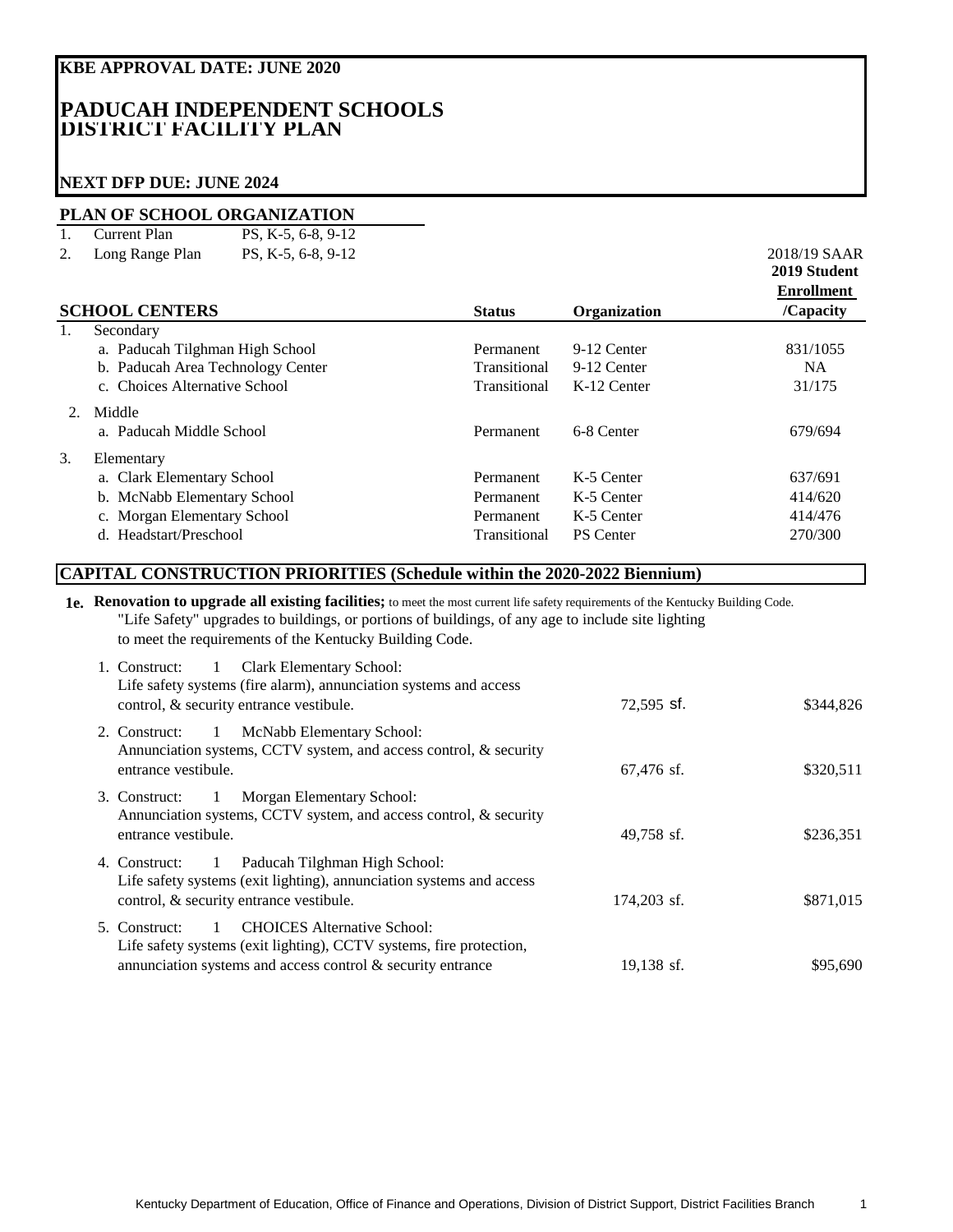## **CAPITAL CONSTRUCTION PRIORITIES (Schedule after the 2020-2022 Biennium)**

**2b. New construction;** to replace inadequate spaces; expand existing or new buildings for educational purposes; consolidate schools; or replace deteriorated facilities.

### 1. 33,345 sf. \$8,110,838 **Headstart/Preschool - New Facility**

Construct new Early Childhood Center for 300 students

#### **2c. Major renovation/additions of educational facilities;** including expansions, kitchens, cafeterias, libraries, administrative areas, auditoriums, and gymnasiums.

| 1. Clark Elementary School: 1930 & '54, '89                                                                                                            | 72,959 sf.                                                                               |     |             |  |  |
|--------------------------------------------------------------------------------------------------------------------------------------------------------|------------------------------------------------------------------------------------------|-----|-------------|--|--|
| Major renovation of all areas to include: interior finishes, Media Center furnishings, door slabs                                                      |                                                                                          |     |             |  |  |
| & hardware, toilet partitions, casework (replacement & new), visual display boards, gym                                                                |                                                                                          |     |             |  |  |
| equipment. Replace wood exterior windows and broken insulated glazing units. Exterior doors                                                            |                                                                                          |     |             |  |  |
|                                                                                                                                                        | & storefront systems at 1930 & 1953. Enclosure at dumpsters. Handrails and guardrails at |     |             |  |  |
| exterior stairs. Replace playground surfaces and sub drainage. Fence at front playground.                                                              |                                                                                          |     |             |  |  |
| Replace kitchen hood and make-up air system. Improve plumbing; HVAC at MDF/IDF closets;                                                                |                                                                                          |     |             |  |  |
| lighting at computer labs; 30% of lighting; upgrade emergency lighting; power systems; fire                                                            |                                                                                          |     |             |  |  |
| alarm system; new combined clock/bell/PA system; new CCTV; A/V system gym & cafeteria;                                                                 |                                                                                          |     |             |  |  |
| Ugrade to CAT6 cabling with additional drops, relocate MDF/IDF closet; abate asbestos floor                                                            |                                                                                          |     |             |  |  |
| tile and pipe insulation. New FRC with exterior access, current FRC occupies full classroom.                                                           |                                                                                          |     |             |  |  |
| Convert existing Teacher Workroom and FRC back into standard Classrooms. Relocate                                                                      |                                                                                          |     |             |  |  |
| custodial office/storage. Gym needs storage. Kitchen is undersized and poorly configured,                                                              |                                                                                          |     |             |  |  |
| needs addition and reconfigured. Repurpose extra rooms for additional Resource rooms.                                                                  |                                                                                          |     | \$7,806,613 |  |  |
| Kitchen Addition<br>Construct:<br>$1,400$ sf.<br>1                                                                                                     | 1,400 sf.                                                                                | 74% | \$460,184   |  |  |
| <b>Custodial Receiving</b><br>250 sf.<br>1                                                                                                             | 250 sf.                                                                                  | 74% | \$82,176    |  |  |
|                                                                                                                                                        |                                                                                          |     |             |  |  |
| 2. McNabb Elementary School: 1926 & '52, '66, '80, '89<br>region renovation of an areas to mergine. microre missies, micror goods need replaced & some |                                                                                          |     |             |  |  |
| hardware. Stair handrail & guardrails need upgraded. Replace media center furnishings. Add                                                             |                                                                                          |     |             |  |  |
| bleachers to gym. Kitchen is undersized and poorly configured, needs addition $\&$                                                                     |                                                                                          |     |             |  |  |
| reconfiguration. Cafeteria floor needs replaced with material more suited to food service.                                                             |                                                                                          |     |             |  |  |
| Exterior masonry wall repairs, replace 75% of exterior doors. Replace and additional casework                                                          |                                                                                          |     |             |  |  |
| & visual display boards needed. Upgrade gym equipment. ADA Drinking fountains. Site                                                                    |                                                                                          |     |             |  |  |
| work includes repaving drives and parking areas, improved surface drainage at lawn and hard                                                            |                                                                                          |     |             |  |  |
| surfaces, improvements to subsurface drainage at playgrounds $\&$ areas, enclosure and concrete                                                        |                                                                                          |     |             |  |  |
| pad for dumpsters, reconfigure playground areas. Update Fire Alarm system. Dedicated                                                                   |                                                                                          |     |             |  |  |
| HVAC units for MDF/IDF closets; combined clock/bell/PA system; CCTV system; A/V in                                                                     |                                                                                          |     |             |  |  |
| gym & Ccafeteria; classroom sound reinforcement; replace classroom projectors; CAT 6                                                                   |                                                                                          |     |             |  |  |
| cabling with additional drops; abate asbestos floor tile. Several programs need to be relocated                                                        |                                                                                          |     |             |  |  |
| within the school and spaces fully renovated, including, but not limited to: Art, Music, Nurse,                                                        |                                                                                          |     |             |  |  |
| Lounge, & Kindergarten, Resource, and FMD.                                                                                                             |                                                                                          |     | \$7,422,360 |  |  |
| Construct:<br>Kitchen addition<br>1000 sf.<br>$\mathbf{1}$                                                                                             | $1,000$ sf.                                                                              | 74% | \$328,703   |  |  |
| 1<br>PE office w/ toilet & Storage<br>500 sf.                                                                                                          | 500 sf.                                                                                  | 74% | \$164,351   |  |  |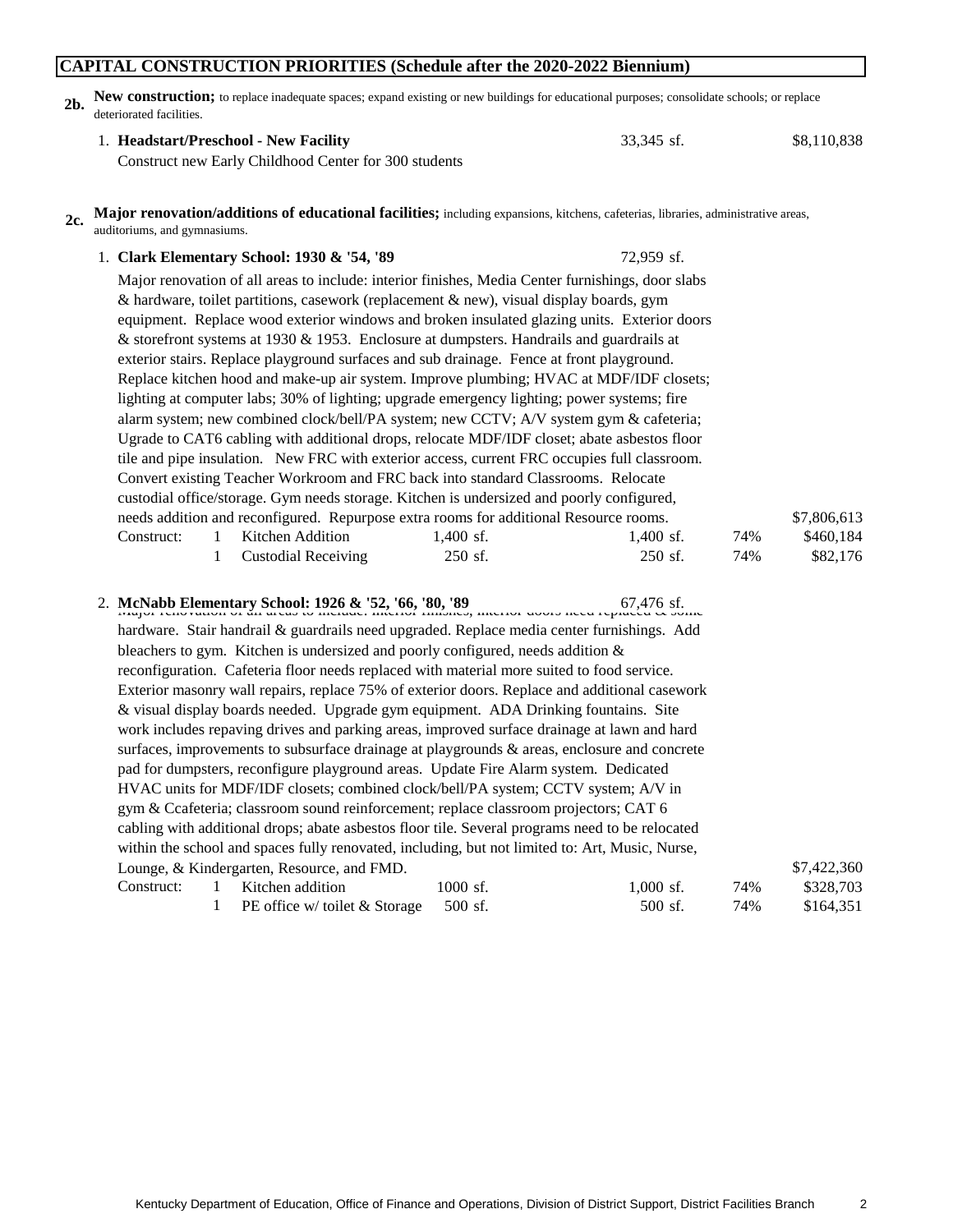3. 49,758 sf. Major Renovation to the building, except for the 2008 Section. Items include site drainage **Morgan Elementary School: 1929 & '52, '58, '80, '88, '08** (play areas and parking), concrete sidewalk replacement, fencing, dumpster area, exterior stone soffit and fascia panels, brick veneer repairs, replace storefront, replace windows & glazing units, replace interior finishes, replace most fittings including casework, complete Kitchen expansion & remodel, dedicated HVAC units at new IT spaces, plumbing fixtures, combined clock/bell/PA system, CCTV system, AV in gym & cafeteria, classroom sound system, CAT 6 cabling with additional drops. Administration Suite needs to be consolidated and relocated at front entrance for a Secure Entry Vestibule (convert existing classroom). New FMD classroom with toilet needed. Kitchen is undersized and poorly organized, needs addition and reconfiguration.

| Construct: | <b>Administration Addition</b> | $260$ sf.   | $260$ sf.   | 74% | \$85,463    |
|------------|--------------------------------|-------------|-------------|-----|-------------|
|            | Kitchen addition               | $1.000$ sf. | $1,000$ sf. | 74% | \$328,703   |
|            | Gym addition                   | $3,166$ sf. | $3,166$ sf. | 74% | \$1,040,673 |
|            | <b>Family Resource Center</b>  | $300$ sf.   | 300 sf.     | 74% | \$98.611    |
|            | <b>Custodial Receiving</b>     | $250$ sf.   | $250$ sf.   | 74% | \$82,176    |

|                                                                                              | 4. Paducah Tilghman High School: 1955, '65, '72<br>185,540 straper recovalized we can be also not previously renovated, including. demonded, root     |                 | 185,540 sf.     |     |              |
|----------------------------------------------------------------------------------------------|-------------------------------------------------------------------------------------------------------------------------------------------------------|-----------------|-----------------|-----|--------------|
|                                                                                              | replacement; brick and limestone repair; new flooring, walls, ceiling of the Kitchen, Computer                                                        |                 |                 |     |              |
|                                                                                              | Labs, Media Center, Home Economics; new ceilings at Classrooms, Stairwells and Corridors;                                                             |                 |                 |     |              |
| guardrails and handrails at stairs; new kitchen equipment and exhaust hood; new Media Center |                                                                                                                                                       |                 |                 |     |              |
|                                                                                              | furnishings and casework; new Science casework; new Home Economics furniture, casework &                                                              |                 |                 |     |              |
|                                                                                              | appliances; replace exterior HM doors and overhead doors; upgrade plumbing; renovate                                                                  |                 |                 |     |              |
|                                                                                              | restrooms at Kitchen & auxiliary gym lockers; new sprinkler and lighting in all Classrooms,                                                           |                 |                 |     |              |
|                                                                                              | Auditorium, Auxiliary Gym, Kitchen, Restrooms, Stairways; upgrade lighting control in                                                                 |                 |                 |     |              |
|                                                                                              | Corridors, Stairways & Gym; upgrade performance sound in Auditorium; upgrade emergency                                                                |                 |                 |     |              |
|                                                                                              | lighting; renovate power system; replace combined clock/bell/PA system; A/V in Auditorium;                                                            |                 |                 |     |              |
|                                                                                              | Classroom sound reinforcement; upgrade to CAT6 cabling with additional drops, relocate                                                                |                 |                 |     |              |
|                                                                                              | MDF/IDF closets; abate asbestos in classrooms ceiling, corridor walls, auditorium ceiling and                                                         |                 |                 |     |              |
|                                                                                              | maintenance tunnel; driveway & parking lot repairs; site drainage; dumpster area; ramp at                                                             |                 |                 |     |              |
|                                                                                              | kitchen delivery, handrails at exterior steps.                                                                                                        |                 |                 |     | \$22,264,800 |
|                                                                                              | Construct:<br>$\Omega$                                                                                                                                | $0 \text{ sf.}$ | $0 \text{ sf.}$ | 68% | \$0          |
|                                                                                              |                                                                                                                                                       |                 |                 |     |              |
|                                                                                              |                                                                                                                                                       |                 |                 |     |              |
|                                                                                              | 6. CHOICES Alternative School (Move to Board Office) - 1958<br>Major renovation to convert the existing Board Office into the new CHOICES Alternative |                 | 4.400 sf.       |     |              |
|                                                                                              | School a to include: Site development for improved drainage, landscaping, and accessibility;                                                          |                 |                 |     |              |
|                                                                                              | masonry repairs, demolition and replacement of all doors, door frames, door hardware,                                                                 |                 |                 |     |              |
|                                                                                              | windows; casework, visual dispaly boards, flooring, new ceiling tile; upgrade plumbing, HVAC                                                          |                 |                 |     |              |
|                                                                                              | systems $\&$ controls, lighting, emergency lighting, egress signage $\&$ lighting, power system,                                                      |                 |                 |     |              |
|                                                                                              | security systems, communication/PA/clock system, upgrade Fie Alram system and upgrade to                                                              |                 |                 |     |              |
|                                                                                              | CAT 6 cabling with additional drops. (4,400 sf out of 19,414 sf facility)                                                                             |                 |                 |     | \$506,000    |
|                                                                                              | None<br>$\theta$<br>Construct:                                                                                                                        | $0 \text{ sf.}$ | $0 \text{ sf.}$ | 74% | \$0          |

Kentucky Department of Education, Office of Finance and Operations, Division of District Support, District Facilities Branch 3

\$5,251,232